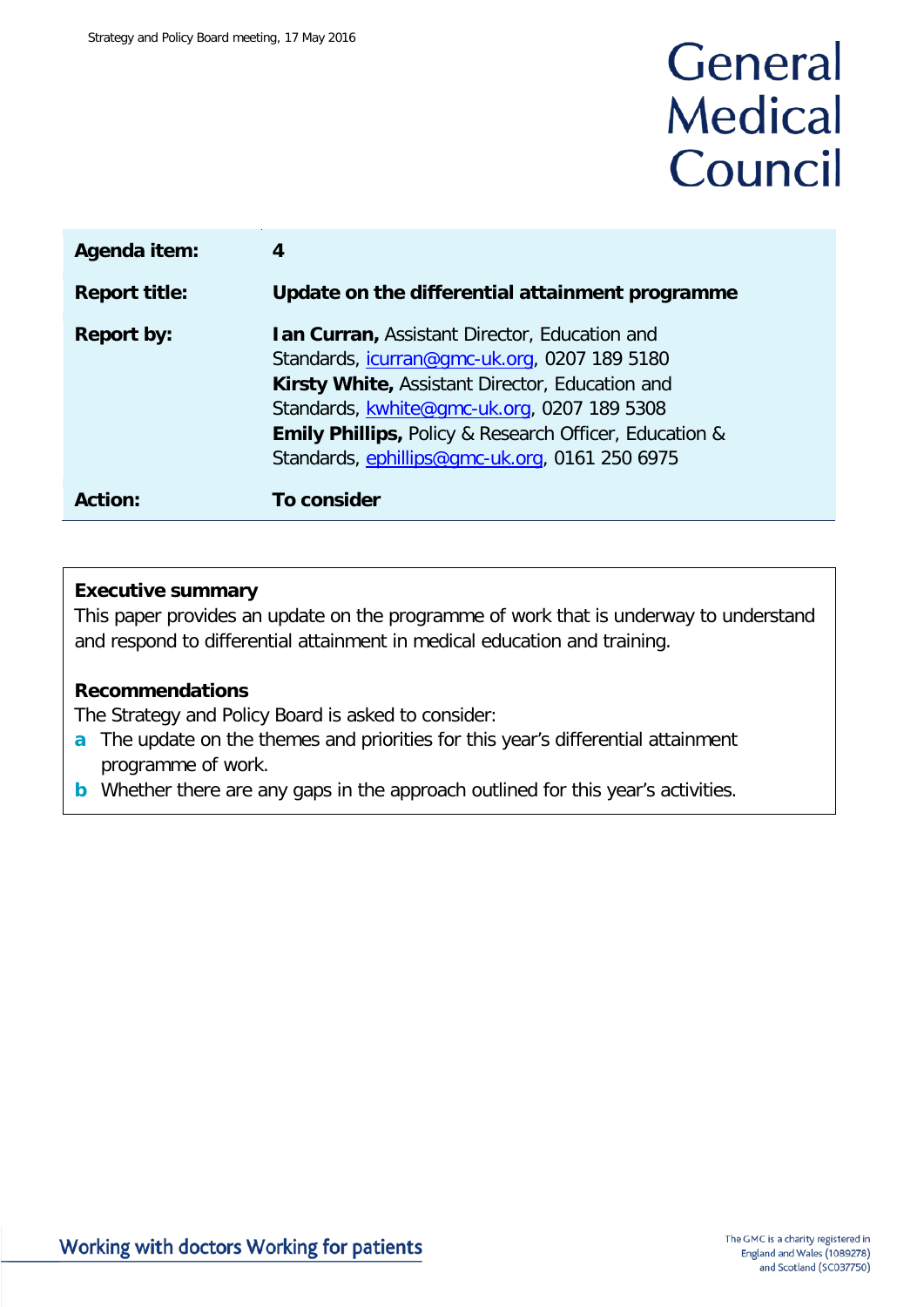#### **Background**

- **1** We have been working with other organisations since 2010 to understand doctors' progression through the training programmes that we approve. We also have a longstanding commitment and a statutory duty to ensure that training pathways are fair.
- **2** The issue of variations in attainment between some groups of doctors has been around for a long time. Since 2014 we have delivered a programme of data analysis, research and engagement with key interest groups. The overall aims of this differential attainment (DA) work are as follows:
	- **a** To ensure that the framework for medical education and training promotes fairness and reduces the potential for discrimination; and to demonstrate that we take action where there is evidence of unfairness or unsupportive environments.
	- **b** To build and share an evidence base that will deepen our understanding of the causal factors of differential attainment and the impact of education, training and support systems for different cohorts of doctors.
	- **c** To collaborate with stakeholders to share practice and support discussion of priorities and approaches.

#### What we know now

- **3** Differential attainment raises some complex and challenging issues, including the extent to which these variations are:
	- **a** A symptom of problems in the design and delivery of training.
	- **b** The result of wider societal and cultural trends.
	- **c** Able to be addressed through regulatory interventions.
- **4** Our investigations to date have revealed that:
	- **a** Differentials in attainment exist across most specialties.
	- **b** Ethnicity remains a key factor associated with attainment, even after controlling for gender, age and socioeconomic status.
	- **c** Attainment is influenced at three key levels within education and training systems (individual, institutional and macro levels); and that responding to DA requires coordinated action across these levels.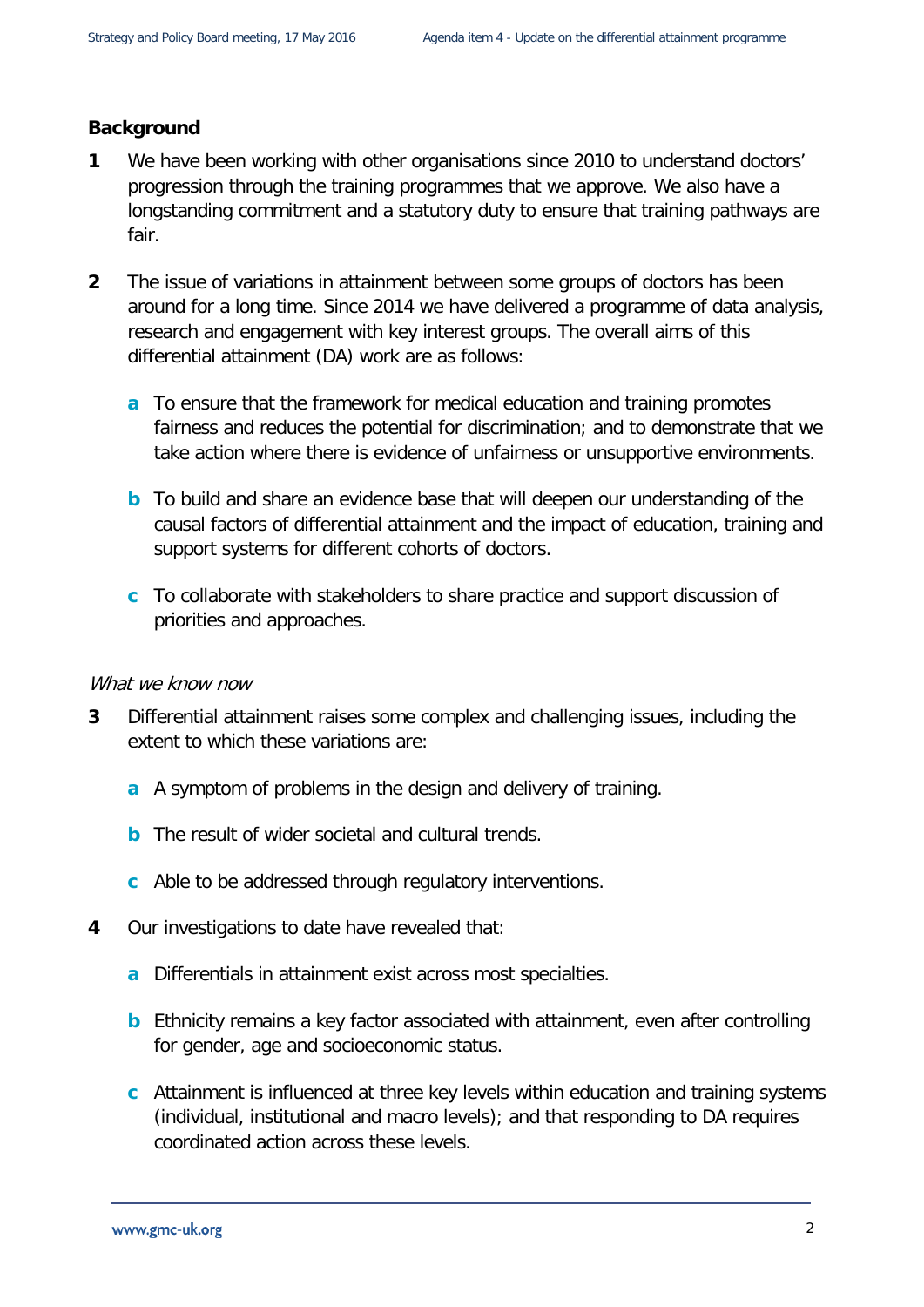- **d** The provision of support to narrow some of the differentials for doctors in training is highly variable, in most cases has not been evaluated.
- **5** This year we are updating our progression reports with a second year's worth of outcomes data. Analysis shows that gaps in attainment remain entrenched between white and black and minority ethnic (BME) UK qualified candidates across most specialty training pathways, as do patterns of difference between UK and EEA and international medical graduate (IMG) qualified doctors.
- **6** We also have added socioeconomic data to the reports this year. The data shows clear stratification between the most affluent and least affluent candidates.

#### **Discussion**

- **7** There are three themes to our programme of work for 2016 and beyond. An overview of the action plan is set out at Annex A. The themes are:
	- **a** Using our standards and quality assurance framework to drive change.
	- **b** Measuring and monitoring progress.
	- **c** Working with others.

#### Using our standards and quality assurance framework to drive change.

- **8** [Promoting Excellence: standards for medical education and training](http://www.gmc-uk.org/education/standards.asp) provides the framework for us to ensure that principles of fairness and equality are embedded in the organisation and delivery of medical education and training. Our quality assurance activities take a risk-based approach to assessing whether the standards are being met.
- **9** We will continue to develop the equality and diversity aspects of our quality assurance framework, for example; factoring in enhanced equality and diversity (E&D) focussed exploratory question sets and requiring new forms of evidence obliging organisations to demonstrate what action they are taking to tackle DA and how they are evaluating the impact.
- **10** We will also develop supporting guidance for *Promoting Excellence* which will clarify our expectations of how medical schools, deaneries and the medical royal colleges should be using progression data and supporting medical students, post graduate trainees and trainers to meet the standards.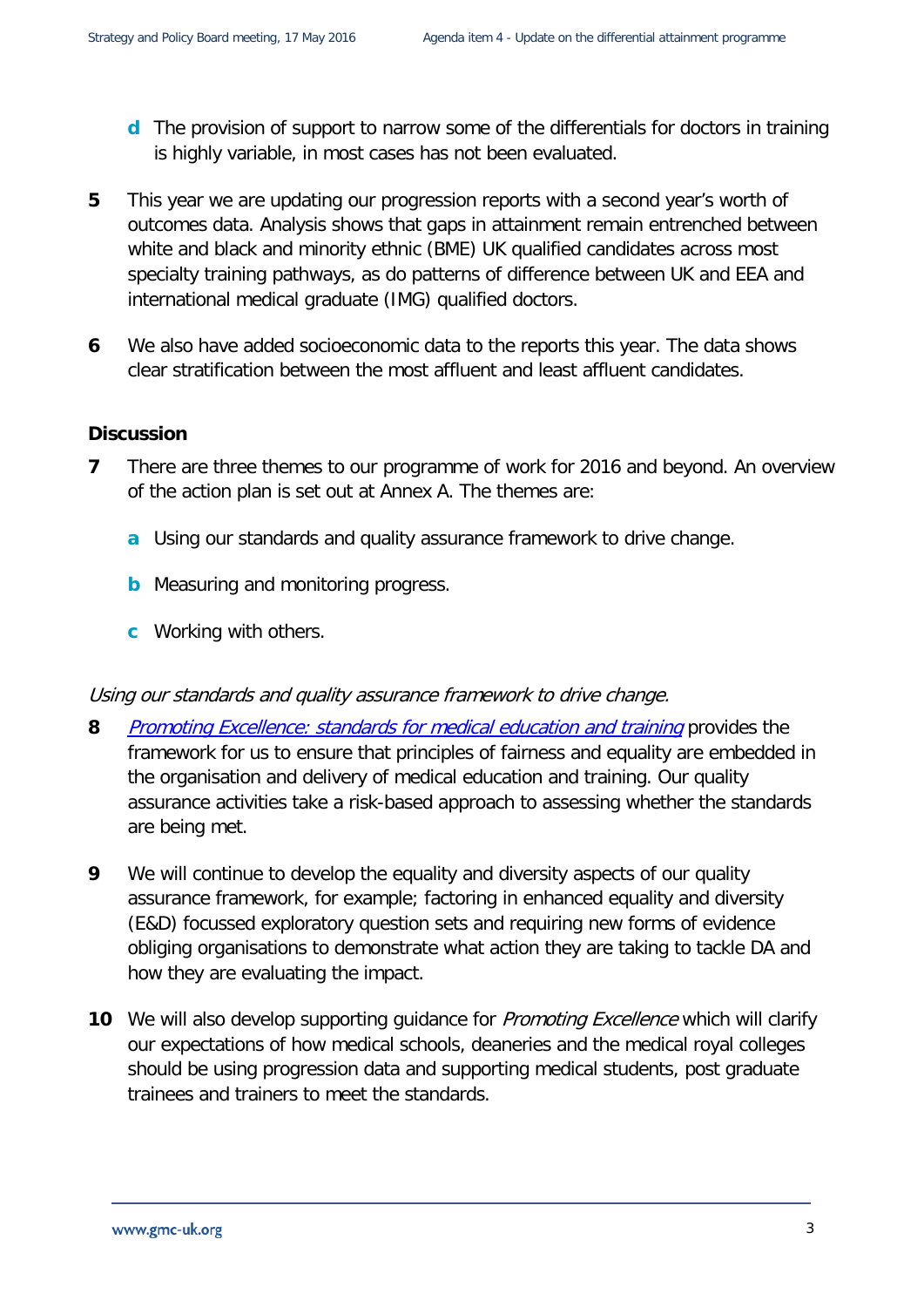**11** As we undertake the revision of our standards for curricula and assessment systems (SCAR), we will ensure that these standards embody E&D principles and reflect the learning from our work to understand, and mitigate against, differential attainment.

#### Measuring and monitoring progress

- **12** As noted above, we are continuing to collect and publish progression data (exam, Annual Review of Competence Progression (ARCP) and recruitment) by trainee demographic factors. This year we are also exploring analysis that will help us to identify the 'value added' by training programmes by comparing learners outcomes at the end of a programme with their level of attainment at entry. Value added analysis should help us to identify training programmes that are supporting learners' development beyond their expected outcomes, and will serve to highlight support structures and interventions that work particularly well in an evidence based way.
- **13** This data, in conjunction with information from visits and monitoring activity and survey data, will be used to develop a set of metrics that will enable us to measure and monitor levels of differential attainment in medical education and training as well as any impact that our action to ensure fairness is having. These indicators will then inform the process for monitoring performance to identify areas of concern.

#### Working with others

- **14** In 2015 we surveyed professional support leads at training providers across the UK in order to gauge recognition of issues associated with differential attainment, scope the provision of support services and share examples of good practice. We continue to work with Conference of Postgraduate Medical Deans (CoPMED) UK Performance network to support an evidence based approach to the evaluation of interventions to tackle differential attainment, and to share knowledge and practice.
- **15** We have commissioned qualitative research<sup>[\\*](#page-3-0)</sup> to understand the perceptions of trainees and trainers about progression and the fairness of training pathways. We will publish the findings of that research later this year, and use it as a lever to engage key stakeholders in discussing possible ways forward.
- **16** We are also convening an advisory group to support our work on differential attainment with four-country representation from our key educational interest groups, as well as the British Medical Association (BMA) and the main networks of BME/overseas qualified doctors. The terms of reference for this group are being developed, but at this stage it is envisaged that the group will support the effective

<span id="page-3-0"></span><sup>\*</sup> Fair training pathways for all: understanding experiences of progression, Woolf et al, UCL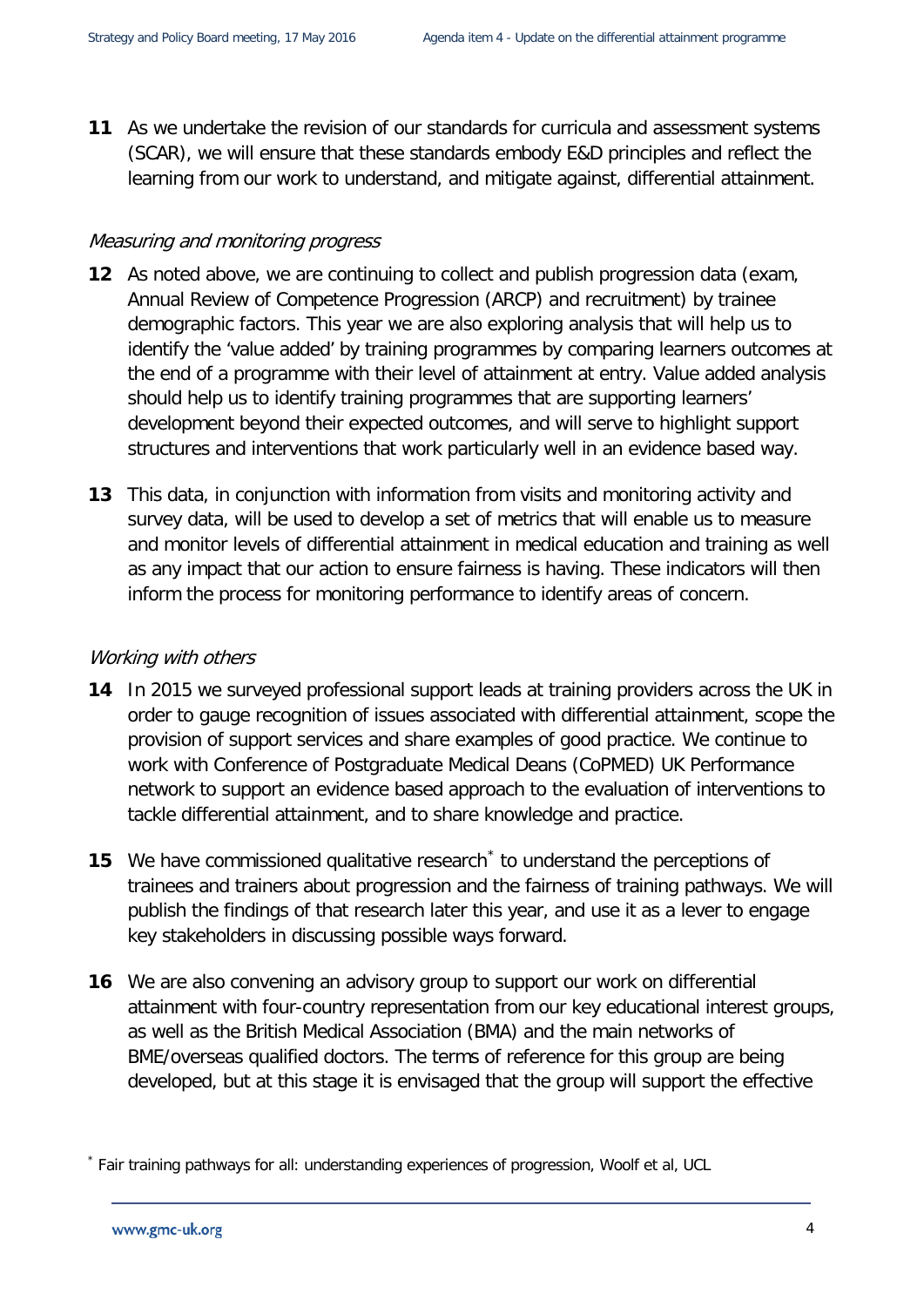implementation of our educational standards, sharing knowledge and practice around what works and championing the adoption of metrics for measuring progress. Once finalised, the advisory group's terms of reference will be brought back to the Board for its approval.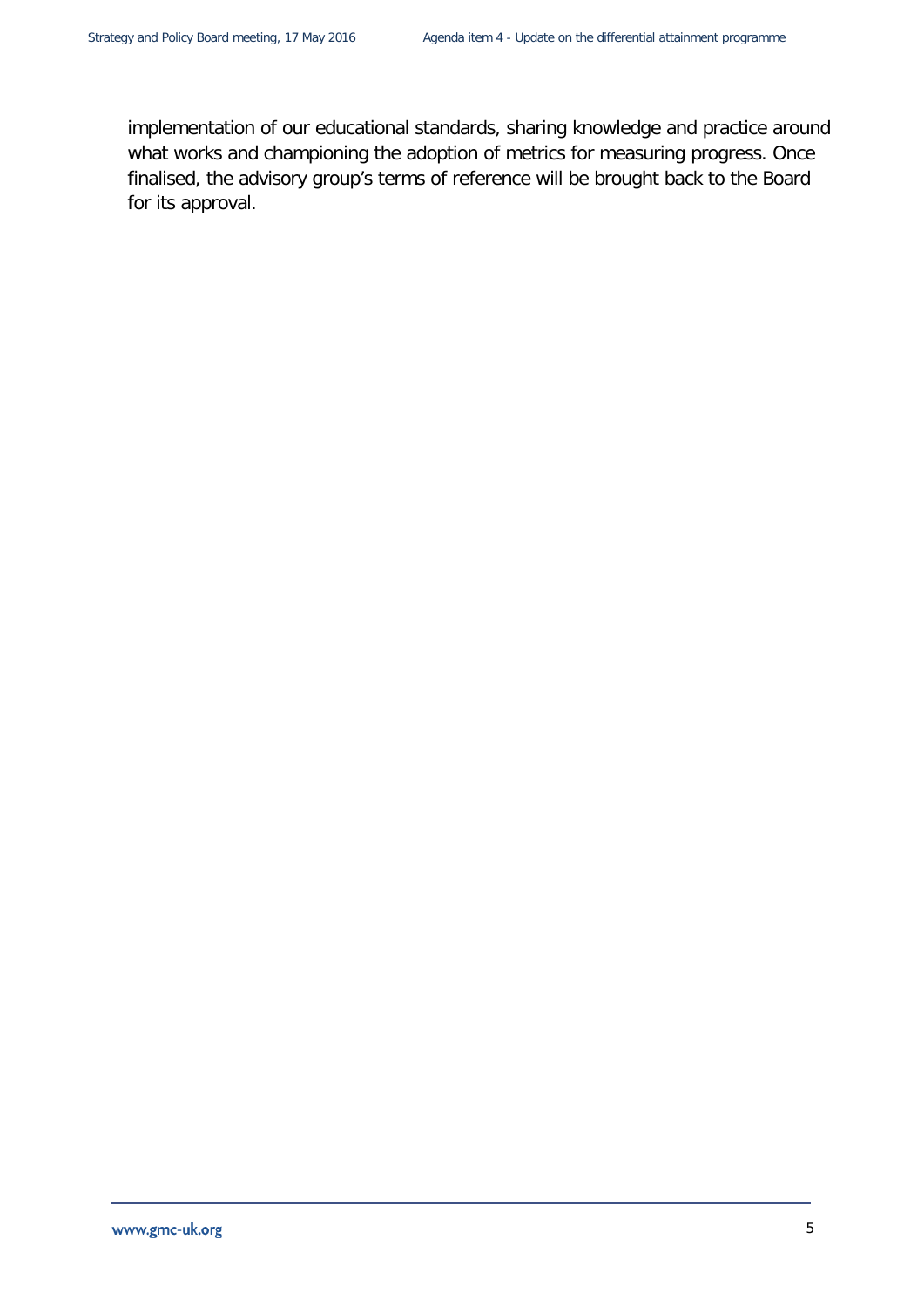**4 – Update on the differential attainment programme**

## General Medical Council

### **4 – Annex A**

**Overview of the differential attainment action plan**

The GMC is a charity registered in England and Wales (1089278) and Scotland (SC037750)

Working with doctors Working for patients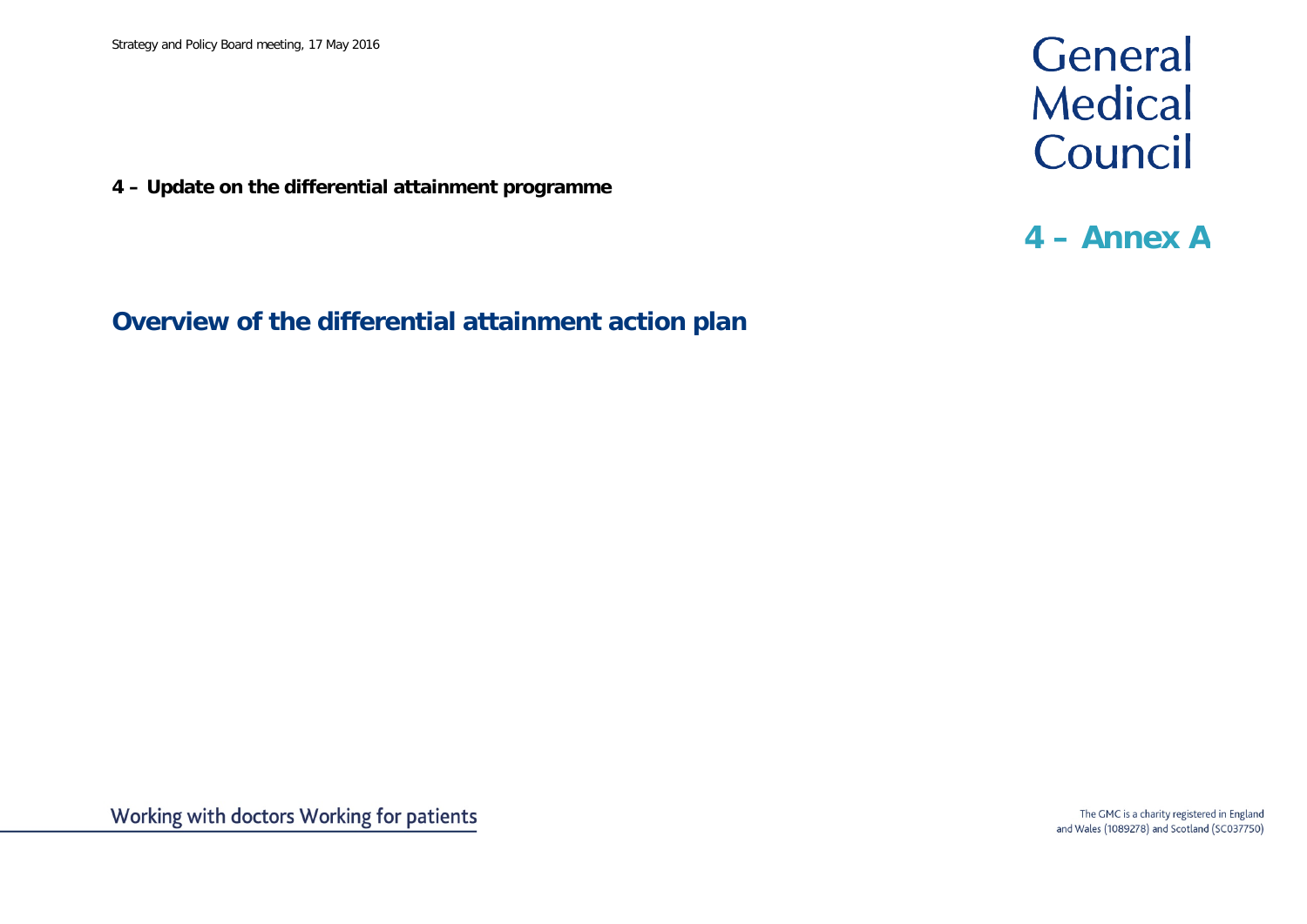- Annual publication of exam, ARCP & recruitment data
- Analysis that helps us understand the 'value add' of different training programmes
- Optimise survey data to measure barriers and enablers
- V&M teams monitor compliance with standards

Measuring and monitoring progress

**Using our standards and quality assurance framework to drive change**

- Update QA processes and develop toolkits to enhance E&D aspects of *Promoting Excellence*
- Review of standards for curricula and assessment systems
- Supporting guidance which makes clear our approach and expectations
- Stakeholders report to us on E&D strategies and against a set of metrics that we use to measure sector wide progress and ensure accountability

Working with others

- Focus groups with trainees, trainers, colleges and employers to identify barriers and enablers across previously identified levels and key issues
- Engaging learners and educators at colleges, deaneries, LETBs, faculties in discussions around progression data, explanatory factors, metrics and indicators and working through what this looks like in their organisation
- Stakeholder working group to drive change across the sector

A2

- Standards implementation strategy- practical support and guidance around what good looks like
- Evaluation of support strategies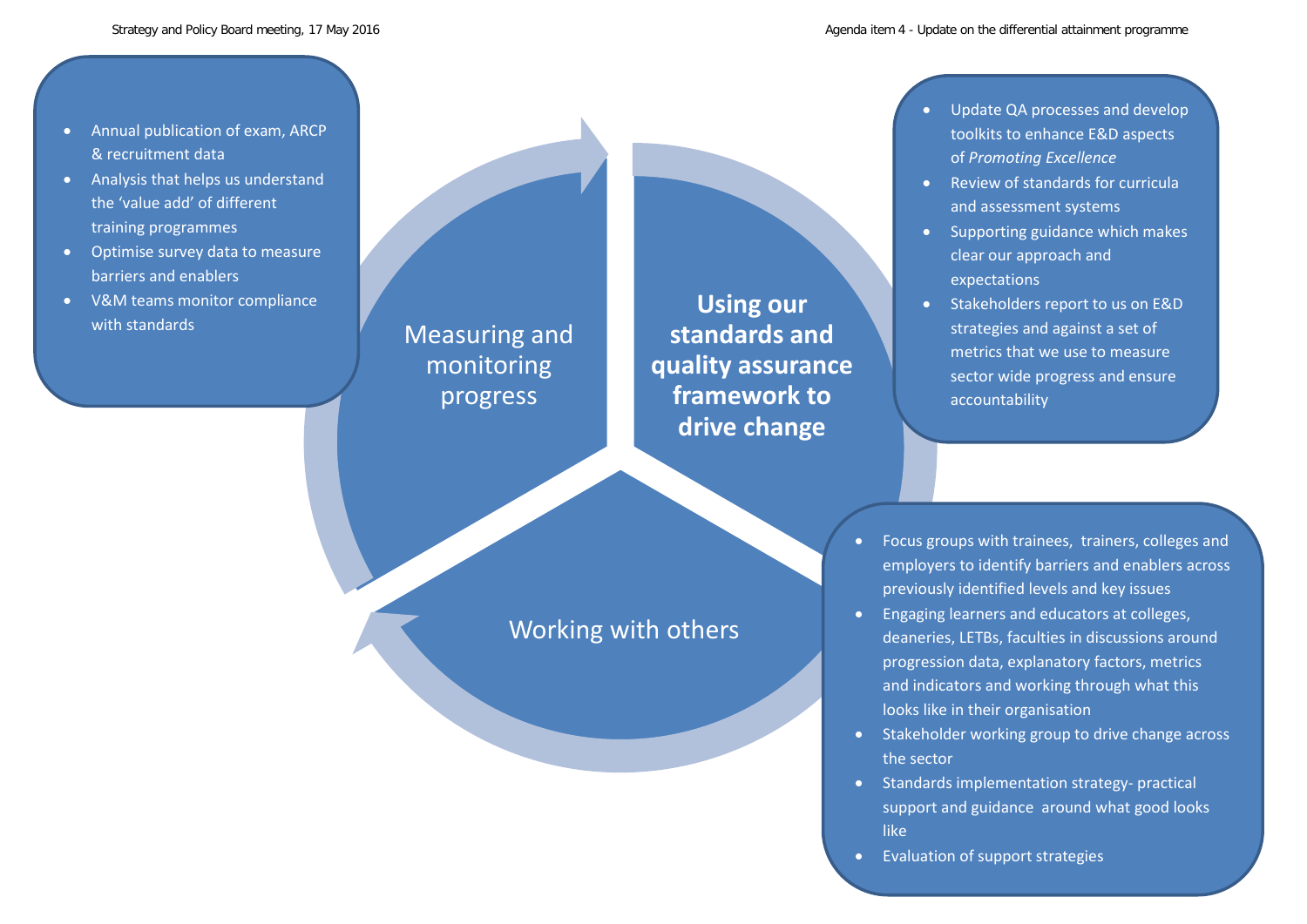| Understanding differential attainment in medical education and training- forward work summary with high level |                                   |                             |                           |                        |                     |  |  |  |
|---------------------------------------------------------------------------------------------------------------|-----------------------------------|-----------------------------|---------------------------|------------------------|---------------------|--|--|--|
| milestones                                                                                                    |                                   |                             |                           |                        |                     |  |  |  |
|                                                                                                               | Q2 2016                           | Q3 2016                     | Q4 2016                   | 2017                   | 2018/2019           |  |  |  |
| <b>Using our</b>                                                                                              | Testing of revised                | Piloting updated            | <b>Finalising revised</b> | Q1: Publish revised    | QA thematic review  |  |  |  |
| standards and                                                                                                 | exploratory                       | document request            | standards for             | standards for          | (E&D focused) (tbc) |  |  |  |
| quality assurance                                                                                             | question sets and                 | process (E&D                | curricula and             | curricula and          |                     |  |  |  |
| framework to                                                                                                  | reporting templates               | focused) in East            | assessment                | assessment             |                     |  |  |  |
| drive change                                                                                                  | in South West<br>regional review. | Midlands regional<br>review | systems.                  | systems.               |                     |  |  |  |
|                                                                                                               |                                   |                             |                           | <b>Publish E&amp;D</b> |                     |  |  |  |
|                                                                                                               | Publish updated                   | New E&D training            |                           | focussed guidance      |                     |  |  |  |
|                                                                                                               | web based                         | for visitors involved       |                           | to support             |                     |  |  |  |
|                                                                                                               | interactive quality               | in EM review                |                           | implementation of      |                     |  |  |  |
|                                                                                                               | assurance                         |                             |                           | new standards.         |                     |  |  |  |
|                                                                                                               | framework tool.                   | Consulting on               |                           |                        |                     |  |  |  |
|                                                                                                               |                                   | revised standards           |                           |                        |                     |  |  |  |
|                                                                                                               |                                   | for curricula &             |                           |                        |                     |  |  |  |
|                                                                                                               |                                   | assessment                  |                           |                        |                     |  |  |  |
|                                                                                                               |                                   | systems                     |                           |                        |                     |  |  |  |
| <b>Measuring and</b>                                                                                          | Publish updated                   | Publish medical             | Commence                  | Progression reports    | Progression reports |  |  |  |
| monitoring                                                                                                    | progression data                  | school 'value add'          | postgraduate value        | update and trend       | update and trend    |  |  |  |
| progress                                                                                                      | and narrative                     | analysis.                   | add analysis.             | analysis               | analysis            |  |  |  |
|                                                                                                               | report.                           |                             |                           |                        |                     |  |  |  |
|                                                                                                               |                                   | Review of national          |                           | Reviewing NTS data     |                     |  |  |  |
|                                                                                                               |                                   | training survey             |                           | to track E&D           |                     |  |  |  |
|                                                                                                               |                                   | $(NTS)$ .                   |                           | indicators.            |                     |  |  |  |
|                                                                                                               |                                   |                             |                           | Publish                |                     |  |  |  |
|                                                                                                               |                                   |                             |                           | postgraduate 'value    |                     |  |  |  |
|                                                                                                               |                                   |                             |                           | add' analysis          |                     |  |  |  |